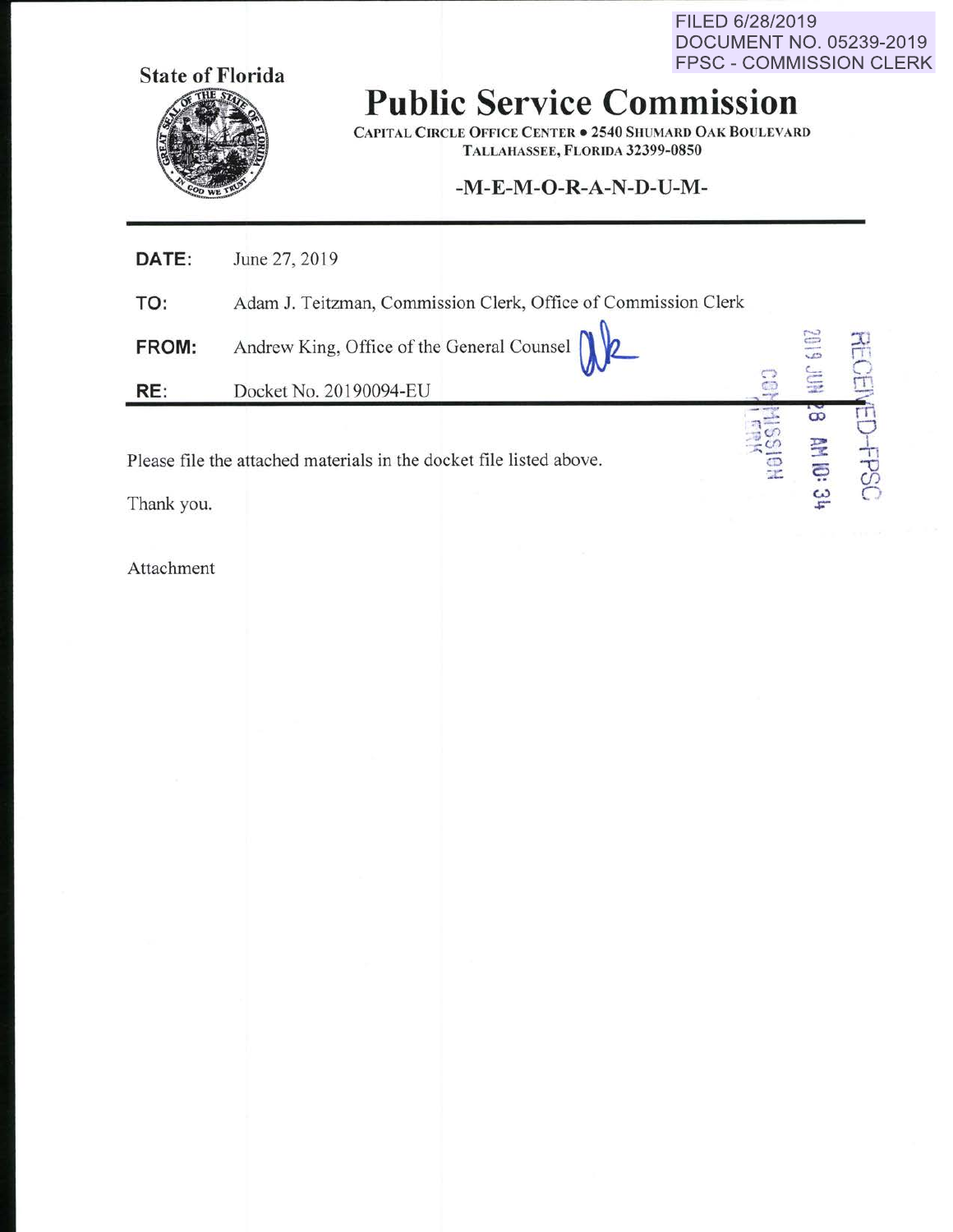#### **Andrew King**

**From: Sent: To: Subject:**  Andrew King Thursday, June 27, 2019 3:15 PM 'Richard Johnson ' RE: Calypso Tower III Rule Waiver - Second Data Request

Staff is fine with July 10.

**From:** Richard Johnson [mailto:richard@richardjohnsonlawfirm.com] **Sent:** Thursday, June 27, 2019 2:45 PM **To:** Andrew King **Subject:** RE: Calypso Tower III Rule Waiver- Second Data Request

Andrew

How is the lOnth of July?

Rich

### **Richard S. Johnson P.A.**

107 North Partin Drive Niceville, Florida 32578 (850) 279-6868 [telephone] (850) 678-8336 [facsimile] http://www.emeraldcoastattorney.com http://www.alluretitle.com

Allure Title Company \*Specializing in Closing Services\* 107 N. Partin Drive Niceville, FL 32578 (850) 279-6868 (Telephone)

ALTA Certified

satellite location: 821 E. Gadsden Street Pensacola, FL 32501

This email and all attachments are intended for the particular addressee(s) and may contain privileged attorney-client information or privileged work-product material. If: (a) you are not the intended recipient: or (b) this transmission has been addressed to you in error; (c) or it is otherwise clear that you are not the intended recipient (or his or her authorized agent), then you have received this transmission in error. Any review, disclosure, dissemination, copying, printing, saving, maintaining, or other use of this transmission or attachments is strictly prohibited. Delivery of this transmission to any person (s) other than its intended recipient(s) is not, in any way, intended to waive privilege or confidentiality. Please notify the sender immediately by email reply and permanently delete this transmission and all attachments. Thank you.

IRS CIRCULAR 230 DISCLOSURE: IN ACCORDANCE WITH THE REQUIREMENTS OF THE U.S. TREASURY DEPARTMENT, WE INFORM YOU THAT ANY U.S. FEDERAL TAX ADVICE CONTAINED IN THIS COMMUNICATION (INCLUDING ATTACHMENTS, IF ANY) IS NOT INTENDED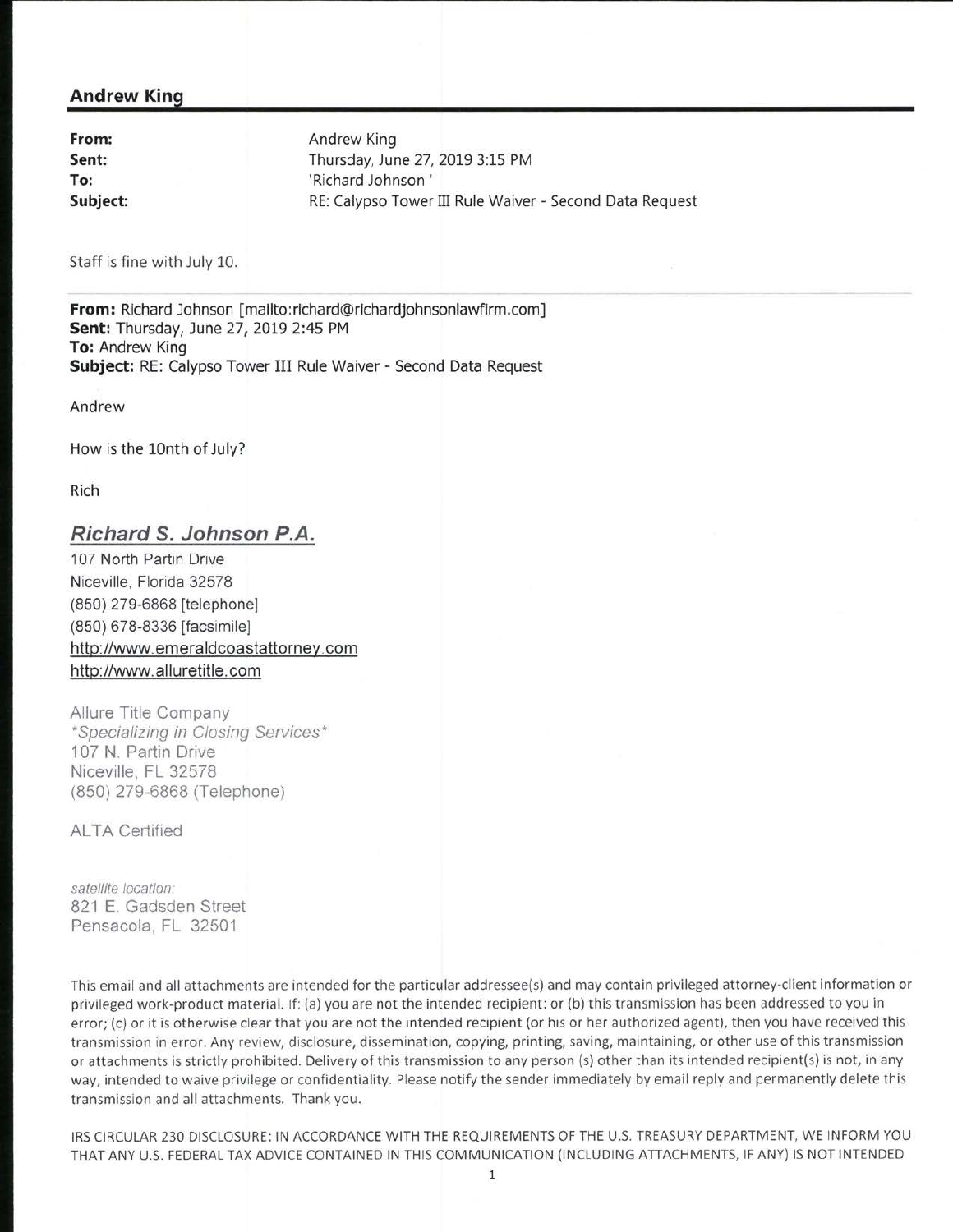OR WRITTEN TO BE USED, AND IT CANNOT BE USED, BY ANY TAXPAYER, INCLUDING THE PERSON TO WHOM IT IS ADDRESSED, FOR THE PURPOSE OF (I) AVOIDING FEDERAL TAX PENALTIES THAT MAY BE IMPOSED ON THE TAXPAYER UNDER THE INTERNAL REVENUE CODE OR {II) PROMOTING, MARKETING OR RECOMMENDING TO ANOTHER PARTY ANY TRANSACTION OR MATTER ADDRESSED HEREIN.

Due to the overwhelming amount of fraud and email hacking schemes involving changing wiring instructions, we encourage clients to verbally verify wiring instructions with our office by phone. We want to make sure you are safe and have a successful transaction.

LENDERS: Please note that we must have a matched CD and closing package in our office 24 hours PRIOR to closing. If this time frame can not be met, we will need to re-schedule closing.

From: Andrew King <AKing@psc.state.fl.us> Sent: Tuesday, June 25, 2019 1:20PM To: 'Richard Johnson' <richard@richardjohnsonlawfirm.com> Subject: RE: Calypso Tower Ill Rule Waiver- Second Data Request

How long of an extension would you like?

From: Richard Johnson [mailto:richard@richardjohnsonlawfirm.com] Sent: Tuesday, June 25, 2019 2:03 PM **To: Andrew King** Subject: RE: Calypso Tower III Rule Waiver - Second Data Request

Andrew

Can I get an extension on your time limits stated in your latest letter.

Rich

### Richard S. Johnson P.A.

107 North Partin Drive Niceville, Florida 32578 (850) 279-6868 [telephone] (850) 678-8336 [facsimile] http://www.emeraldcoastattorney.com http://www. alluretitle. com

Allure Title Company \*Specializing in Closing Services\* 107 N. Partin Drive Niceville, FL 32578 (850) 279-6868 (Telephone)

**ALTA Certified** 

satellite location: 821 E. Gadsden Street Pensacola, FL 32501

This email and all attachments are intended for the particular addressee(s) and may contain privileged attorney-client information or